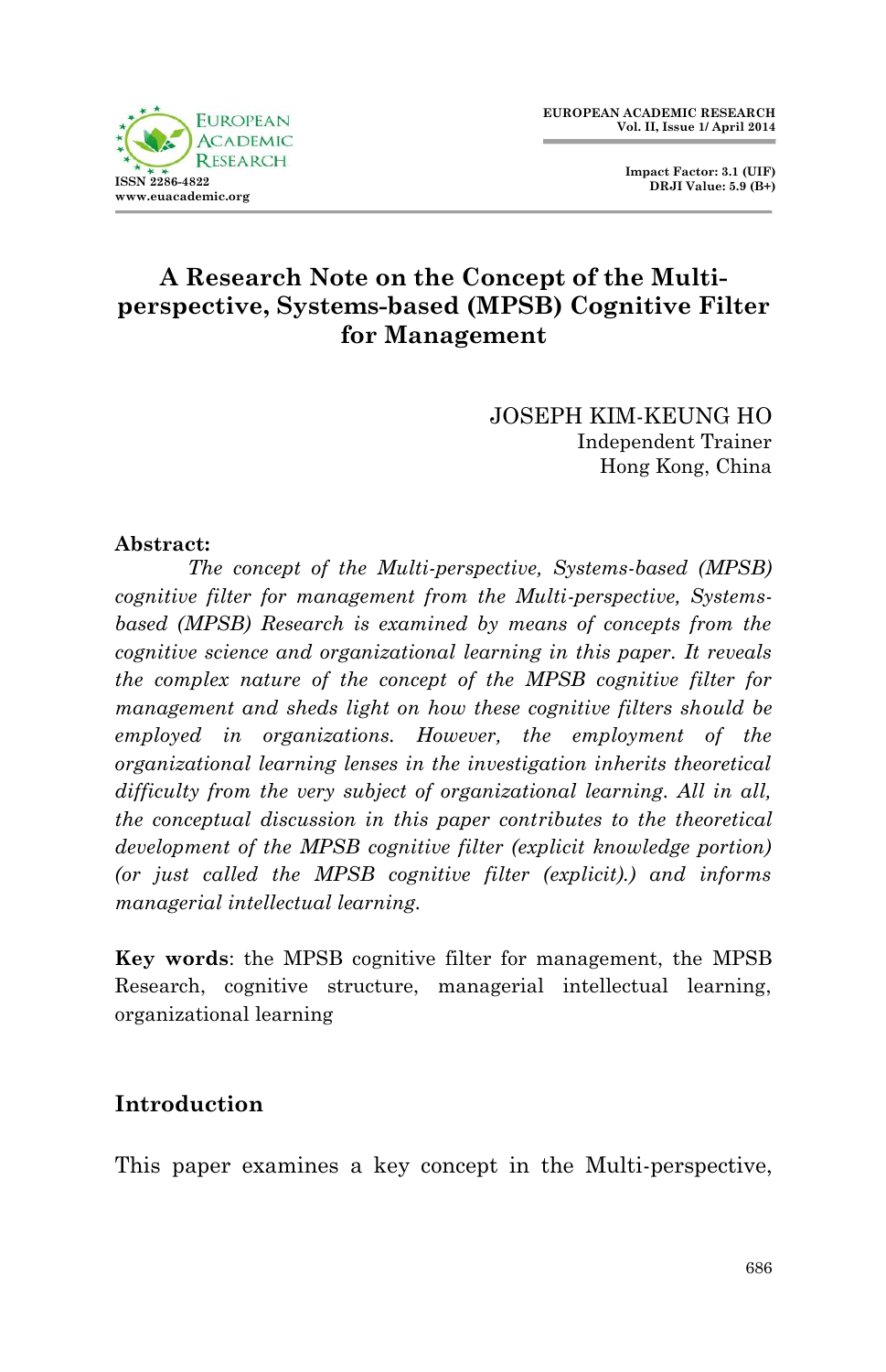Systems-based (MPSB) Research<sup>1</sup>, known as the Multiperspective, Systems-based (MPSB) cognitive filter for management. The concept is pivotal to managerial intellectual learning, management research, and management practices. It had been briefly examined in Ho (1995) and Ho (2014). The concept is discussed further in this paper.

# **The basic ideas underlying the MPSB cognitive filter for management**

The MPSB cognitive filter for management is defined as a set of inter-related MPSB concepts, together with client-based systems diagrams, that is used by a manager (or a group of managers) to make sense of the various management approaches and management viewpoints that the manager encounters from time to time in the world of management practices (Ho, 2013a). The client-based systems diagrams include spray diagrams, mind map, rich picture, etc. (Open University, 2014) in this definition. One of the main MPSB concepts used in the cognitive filter is the MPSB Framework which is a knowledge structure as related to a management discipline, or a concept thereof, generated as a result of a literature review based on Critical Systems Thinking (Ho, 2013a). The MPSB cognitive filter for management is developed by a manager (or a group of managers) via continuous managerial intellectual learning (Ho, 2013b) and employment of the MPSB Research (Ho, 2014). One should note the terms used in the discussion, namely: "management", "cognitive", "structure", and "knowledge". They can be put together to make up a *management knowledge cognitive structure*, which is what the MPSB cognitive filter for management is all about. Naturally, it is useful to draw on the subject of cognitive science

**.** 

<sup>1</sup> *The MPSB Research* is "a research programme that makes use of Critical Systems Thinking to review management disciplines with a view to developing knowledge structures of management disciplines as a path to make theoretical advancements in Systems Thinking" (Ho, 2013a).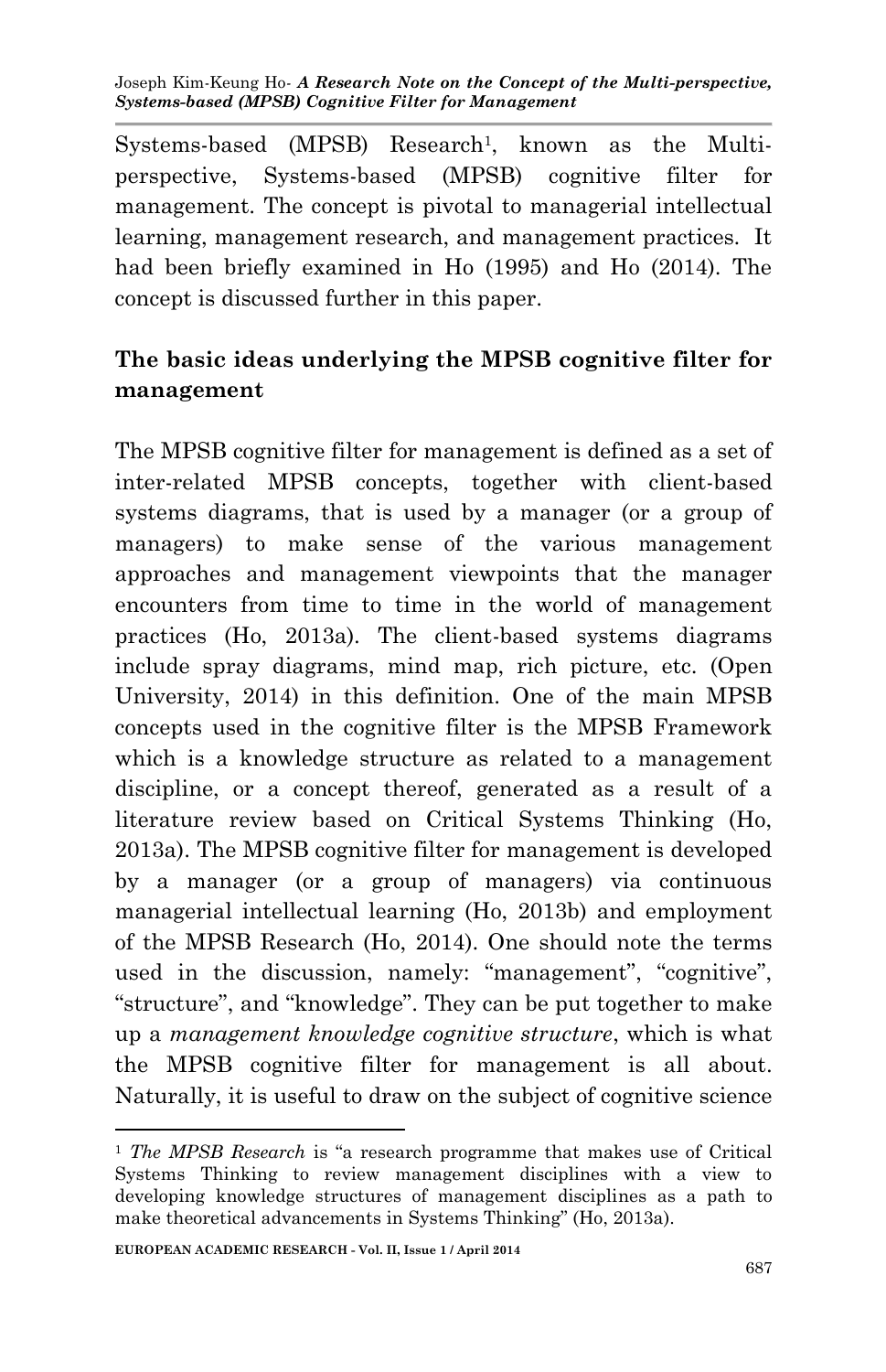(Wikipedia, 2014a) to develop a better grasp on this key MPSB concept. The employment of management knowledge cognitive structure is a foremost concern in the world of management practices for "managerial decisions and actions.. are….often driven by simplified representations based on implicit theories of the world" (Hadida and Paris, 2014). On the whole, an MPSB cognitive filter for management comprises both tacit and explicit management knowledge, though this paper mainly examines the explicit type of management knowledge, called the MPSB cognitive filter for management (explicit).

## **From cognitive structure to management knowledge cognitive structure**

According to Leidenuniv.nl (2014), a cognitive structure is "an entity that represents the way in which properties of elements human cognition deals with are organized, with respect to each other, in terms of what is relevant for a task the individual performs." Garner (2002) points out that there are different types of cognitive structures:

- *"the cognitive structure of memorization"*: it helps people to recall and use information.
- *"the cognitive structure of constancy"*: it helps people to integrate information for understanding.
- *"classification"*: it helps people to "compare information to identify relationships of parts".
- *"temporal orientation"*: it helps people to "compare bits of data in relations to when… things happen".
- *"spatial orientation"*: it helps people to "compare bits of data in relations to …where things happen".
- *"metaphorical thinking"*: it helps people to "think outside the box by comparing bits of information that appear dissimilar but helps… to create insights and original thinking".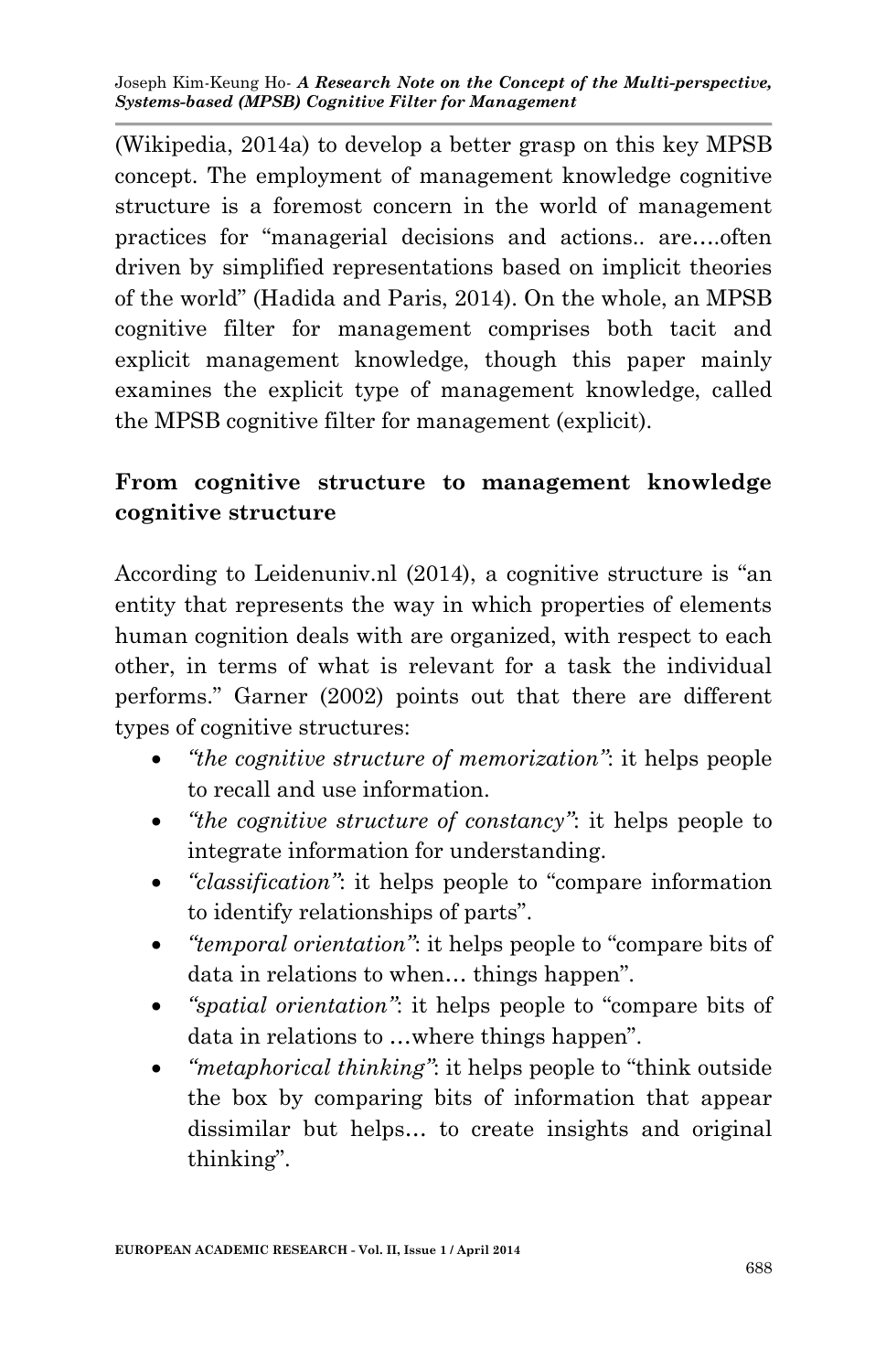These different types of cognitive structures apply equally to management knowledge cognitive structures, which are, after all, cognitive structures on the specific application domain of management practices. These management knowledge cognitive structures inevitably influence management practices, and vice versa. Some of the "elements" of management knowledge cognitive structures are management concepts and variables that are related to form propositions<sup>2</sup>, which, in turn, make up management "theories" (Bailey, 1994). In addition, Bailey explains that "…Theorizing can be defined as the process of providing explanations and prediction of social phenomena, generally by relating the subject of interest….to some other phenomena…. Often, but not always, our theories can be stated in causal terms…..". In the words of Hadida and Paris (2014): "Managers develop cognitive mental models that enable and structure their understanding of their organization and competitive environment. Such cognitive representations condition managerial decisions and actions". [It is recognized that there are different types of knowledge, e.g. tacit knowledge, explicit knowledge, descriptive knowledge, procedural knowledge, knowledge by acquaintance, a priori knowledge, etc. (Wikipedia, 2014b) that also inform management practices.] In terms of the MPSB Research, theorizing is a kind of managerial intellectual effort to enhance the MPSB cognitive filter for management via literature review of management disciplines and managerial working experience. It can be made explicit in the form of an MPSB Framework (or a set of the MPSB Frameworks) that works with client-based systems diagrams (Open University, 2014) to make up the MPSB cognitive filter. Such a cognitive filter for management also includes political, cultural, aesthetic and ethical viewpoints held by people in a specific organization, other than statements on cause-effect explanation and prediction, all inter-related

1

<sup>2</sup> A *proposition* can be: (i) a hypothesis, (ii) an empirical generalization, (iii) an axiom, (iv) a postulate, or a theorem (Bailey, 1994).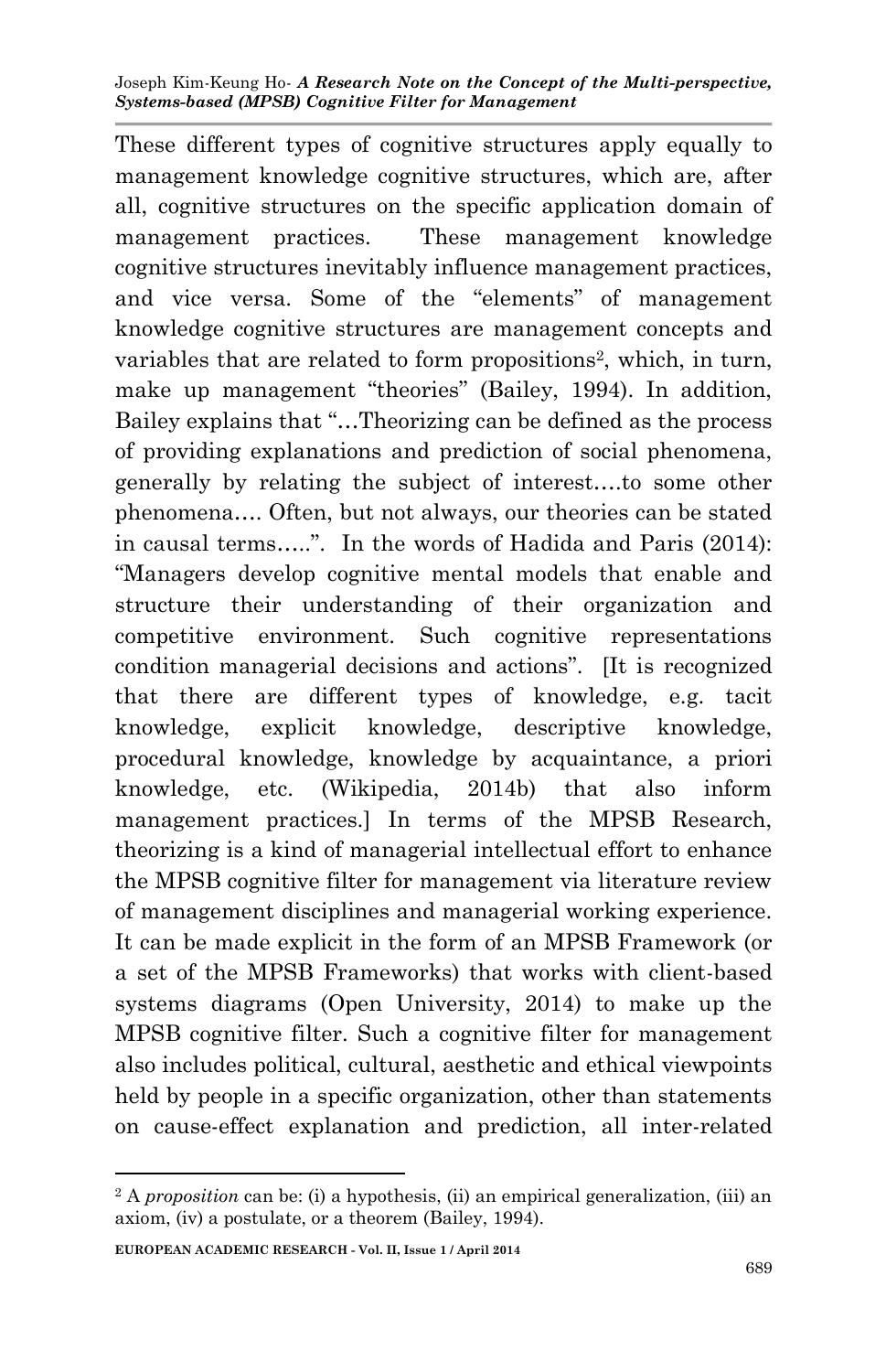with each other forming organized cognitive structures.

## **An overview of the MPSB cognitive filter for management (explicit)**

The relationship between managerial intellectual learning, the MPSB Frameworks and client-based systems diagrams is depicted in Figure 1: An overview of the MPSB cognitive filter for management.



Figure 1: An overview of the MPSB cognitive filter for management

Figure 1 indicates that the process of constructing the MPSB Frameworks involves literature review of management disciplines based on the MPSB knowledge compilation<sup>3</sup> and managerial intellectual learning (Ho, 2013b), which, in turn, is grounded on Critical Systems Thinking. In a specific

**<sup>.</sup>** <sup>3</sup> The *MPSB knowledge compilation* is an intellectual exercise that employs an MPSB knowledge compiler; and an *MPSB knowledge compiler* is "a set of technique based on Critical Systems Thinking used to examine a management discipline at either an individual concept level or the whole discipline level, resulting in the construction or enhancement of MPSB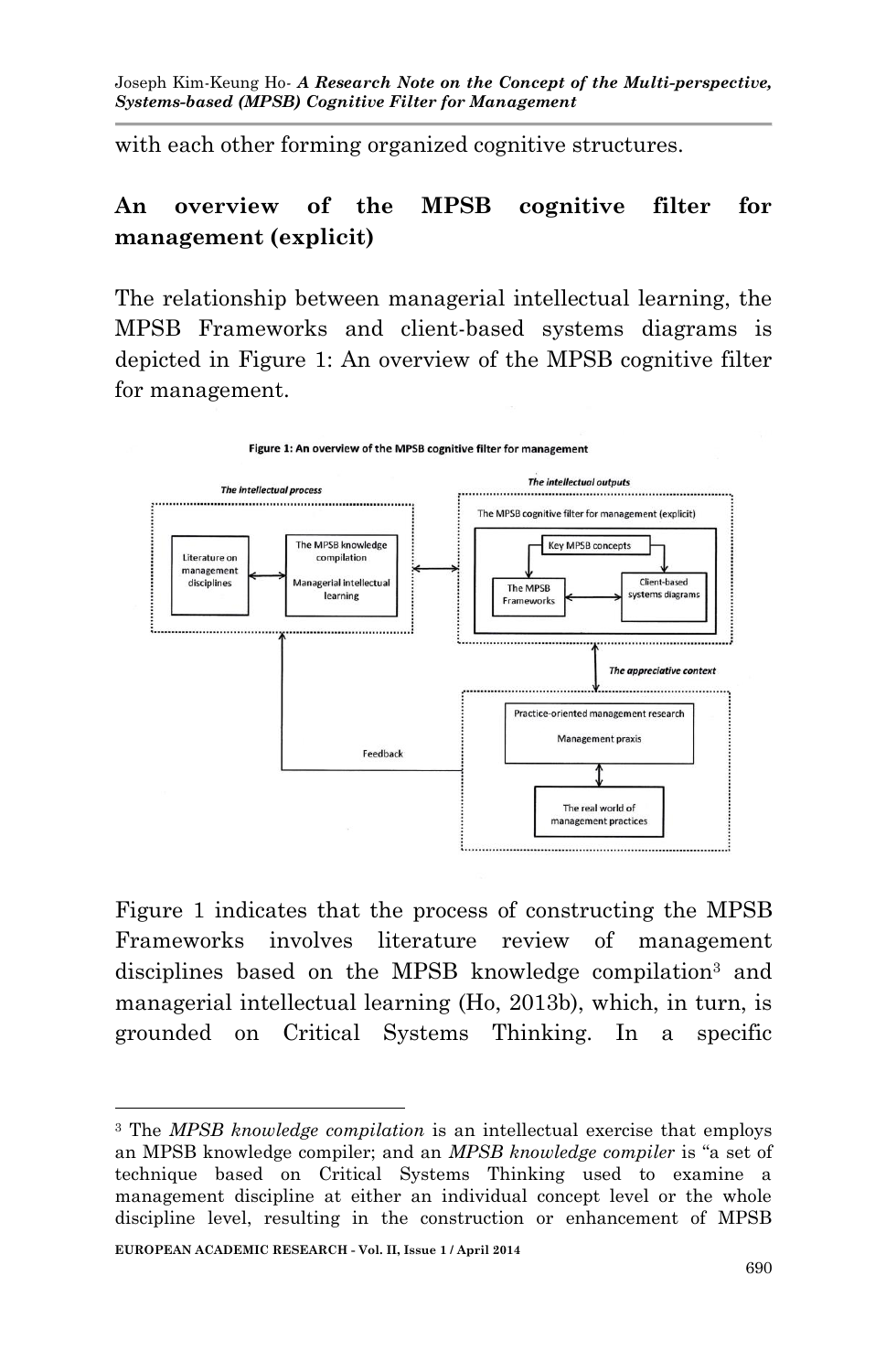organizational setting, the MPSB Frameworks need to work with other systems diagrams, e.g. spray diagram, mind map, rich picture, systems map, influence diagram, multiple cause diagram, sign diagram (Open University, 2014) and key MPSB concepts as incorporated in these diagrams (Ho, 2013a) to make up the MPSB cognitive filter for management as the *intellectual outputs* (re: Figure 1). To be explicit:

- 1. **The MPSB cognitive filter for management (explicit)**  $=$  the MPSB Frameworks  $+$  client-based systems diagrams  $+$ key MPSB concepts (as incorporated in the frameworks and diagrams)
- *2.* **Client-based systems diagrams** (Open University, 2014; database management research, 2009) include:
	- *a. spray diagrams*: for representing "the structure of an argument" and "relationship between ideas" (Open University, 2014).
	- *b. mind maps*: for capturing ideas from personal brainstorming (Open University, 2014).
	- *c. rich pictures*: for depicting problem situations, highlighting stakeholders and their concerns.
	- *d. systems maps*: for describing a system with its components and its environment so as to "structure a situation" (Open University, 2014).
	- *e. influence diagrams*: for describing the "main structural features of a situation" and how they are related (Open University, 2014).
	- *f. multiple cause diagrams*: for describing a set of interacting cause-effect relationships involving events in a problem situation.
	- *g. sign diagrams*: for describing relationships between variables with positive/ negative feedback loops in a problem situation.
- *3.* **Key MPSB concepts** = (1) the MPSB Research, (2) MPSB

1

frameworks that make the management disciplines coherent and understandable from the Critical Systems perspective" (Ho, 2013a).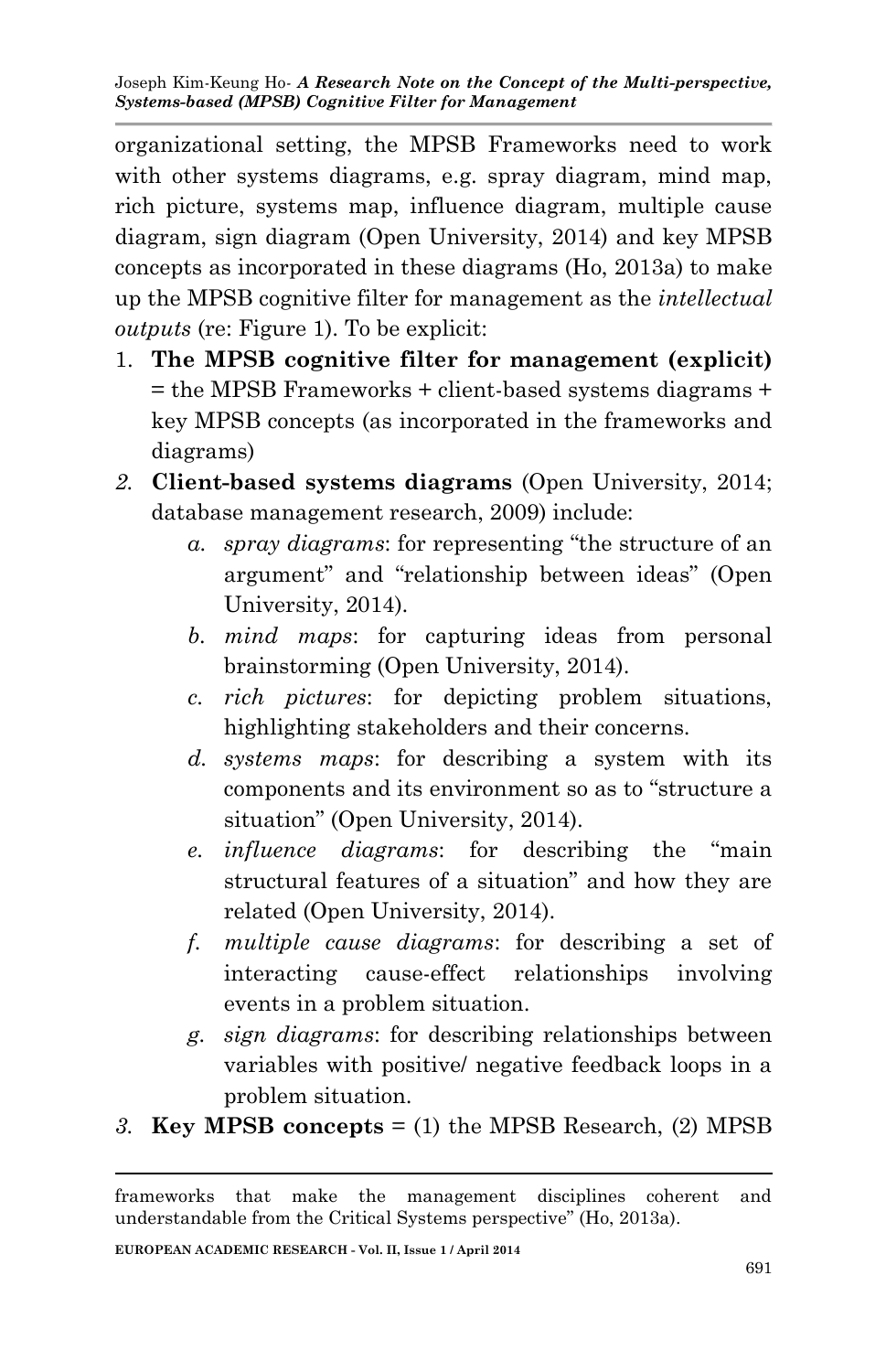Frameworks, (3) Perspective, (4) a perspective switch, (5) a migration of perspective, (6) Perspective anchoring, (7) An MPSB rich picture building exercise, (8) an MPSB knowledge compiler, (9) the in-built tension of pluralism, (10) the MPSB cognitive filter for management, (11) Enlightening management education, (12) the MPSB knowledge supply chain<sup>4</sup>

The client-based systems diagrams are informed by the MPSB Frameworks and the context-specific knowledge of management in a specific organization. Ho and Jackson (1987) is illustrative on diagram usage in this way though this early work did not explicitly use the terminology of the MPSB Research. Additionally, Open University (2014) poses a set of specific questions for choosing appropriate client-based systems diagrams to employ in practice. [The Open University website simply refers to these client-based diagrams as "diagramming". Other diagrams not referred to in Open University (2014) can also be considered in the construction of the MPSB cognitive filter.] The following questions are selected from Open University (2014) for illustration:

- *Question 1*: "Which of the following diagram types would be useful in the early stages of an enquiry, before you had established your system of interest?"
- *Question 2*: "Which diagram type might you use to establish a boundary for your system of interest?"
- *Question 3*: "Which diagram type is likely to be best for note-taking, when reading a set of documents?"
- *Question 4*: "Which diagram type is used for setting out the structure of an argument?"

The Open University questions (questions 1 to 4 above) indicate

<sup>1</sup> <sup>4</sup> *The MPSB knowledge supply chain* is a newly introduced MPSB concept, see Ho (2014).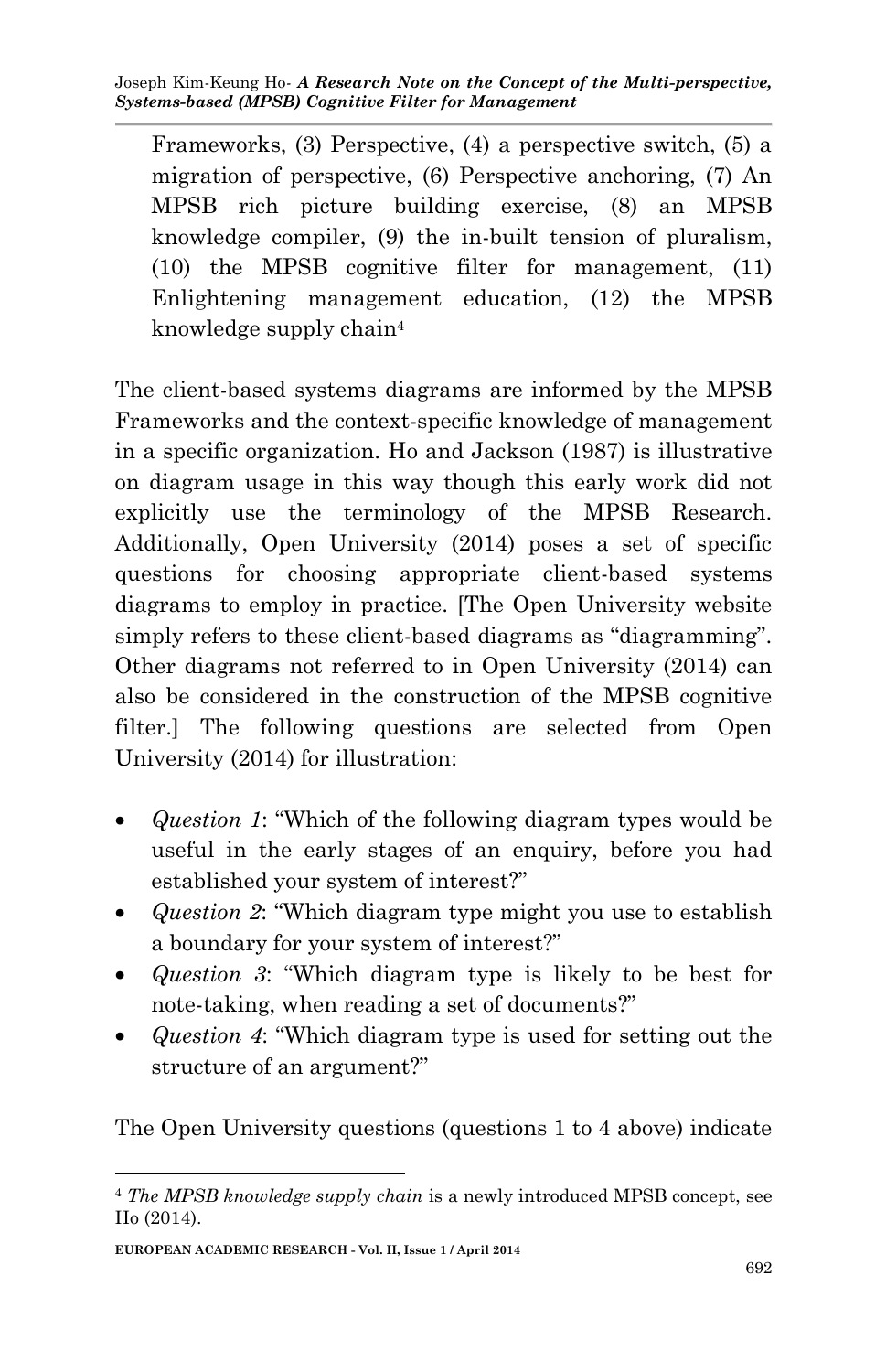why these systems diagrams can be employed in a client-based way, i.e. focusing on capturing the concerns of the stakeholders in a client system and using the language employed in the client system, rather than academic jargons. More specifically, the MPSB Frameworks are academic-based, generalized and relatively stable theoretical frameworks<sup>5</sup> with mainly academic jargons and wide applicability in different organizational settings (but less relevant to a particular organization and its concerns), while client-based systems diagrams capture more situated, idiosyncratic and transitory management knowledge for a particular organization with mainly language used by the managers there. Terminologies used by professional bodies of various management disciplines can appear in both the MPSB Frameworks and the client-based systems diagrams as most academics and practicing managers are capable of comprehending the professional jargons from various management disciplines. Taken as a whole, the MPSB Frameworks provide the academic literature-informed intellectual context for interpreting and reviewing client-based systems diagrams as well as stimulate theoretical development on the management topic considered, e.g. work-life balance, downsizing, absenteeism, business-process re-engineering, etc. Very often, it is also useful to construct frameworks and diagrams that are hybrids of these two forms of frameworks/ diagrams. Nonetheless, there are people who do not like to draw diagrams, thus less interested in the diagramming techniques involved in the notion of the MPSB cognitive filter (explicit). Table 1 provides a summary of the frameworks and diagrams just introduced.

**EUROPEAN ACADEMIC RESEARCH - Vol. II, Issue 1 / April 2014**

1

<sup>5</sup> A *theoretical framework*, in this paper, is taken to be an organized collection of concepts, theories and models based on literature review.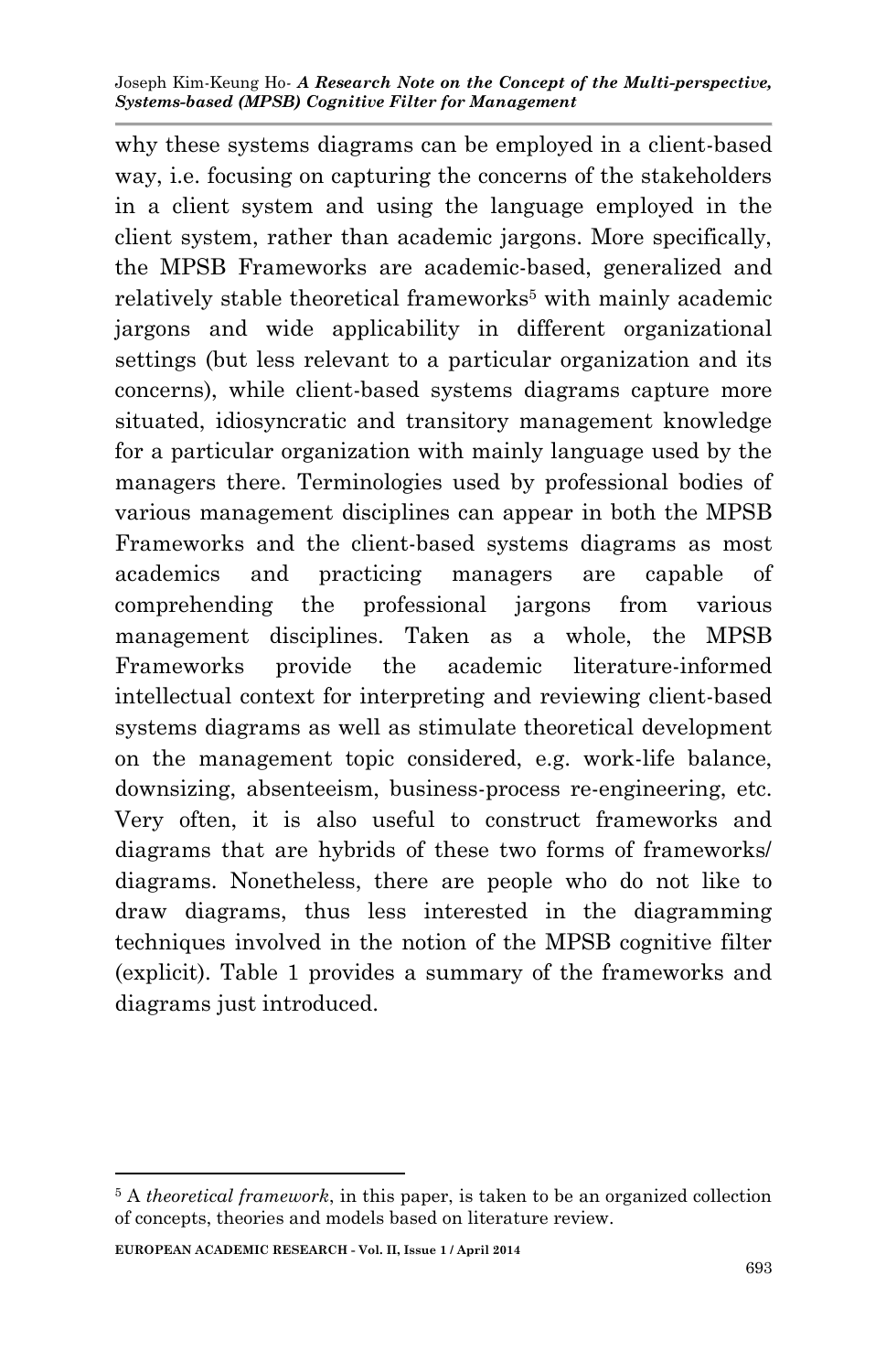| <b>The MPSB Frameworks</b>     | Hybrid diagrams       | <b>Client-based systems</b>   |
|--------------------------------|-----------------------|-------------------------------|
| (Column 1)                     | that synthesize       | diagrams                      |
|                                | ideas from the        | (Column 3)                    |
|                                | <b>MPSB</b>           |                               |
|                                | Frameworks and        |                               |
|                                | client-based          |                               |
|                                | systems diagrams      |                               |
|                                | (Column 2)            |                               |
| Characteristics                | Characteristics       | Characteristics               |
|                                |                       |                               |
| Informed by literature review  | With characteristics  | Informed by the situated      |
| on management disciplines      | from both the MPSB    | management knowledge of a     |
|                                | Frameworks            | specific organization         |
| Use languages from academic    | (Column 1) and        |                               |
| and professional writings      | client-based systems  | Use the everyday language     |
|                                | diagrams (Column      | from the client system and    |
| Represent generalized          | 3)                    | management professionals'     |
| management knowledge           |                       | writings                      |
|                                | Provide an explicit   |                               |
| Mainly academic-based, with    | attempt to            | Represent idiosyncratic,      |
| more academic value than       | synthesize ideas      | situated and transitory       |
| practical value                | from the academic     | management knowledge          |
|                                | world and the world   |                               |
| Provide academic insights to   | of management         | Mainly practice-based with    |
| inform management practices    | practices in the form | more practical/actionable     |
|                                | of frameworks and     | value than academic value     |
| Incorporate key MPSB           | diagrams              |                               |
| concepts                       |                       | Provide practical insights to |
|                                | Incorporate key       | inform management research    |
|                                | MPSB concepts         |                               |
|                                |                       | Incorporate key MPSB          |
|                                |                       | concepts                      |
| Main developer                 | Main developer        | Main developer                |
|                                |                       |                               |
| Scholars/scholar-practitioners | Scholar-              | Scholar-practitioners/        |
|                                | practitioners/        | management                    |
|                                | management            | consultants/managers, with    |
|                                | consultants           | active participation by       |
|                                |                       | stakeholders from the client  |
|                                |                       | system                        |

**Table 1: Frameworks and diagrams that make up the MPSB cognitive filter for management (explicit)**

The MPSB cognitive filter for management (explicit) makes up the explicit portion of the mental models of management (Senge, 1990) in an organization. What is more, both the MPSB Frameworks and the client-based systems diagrams exemplify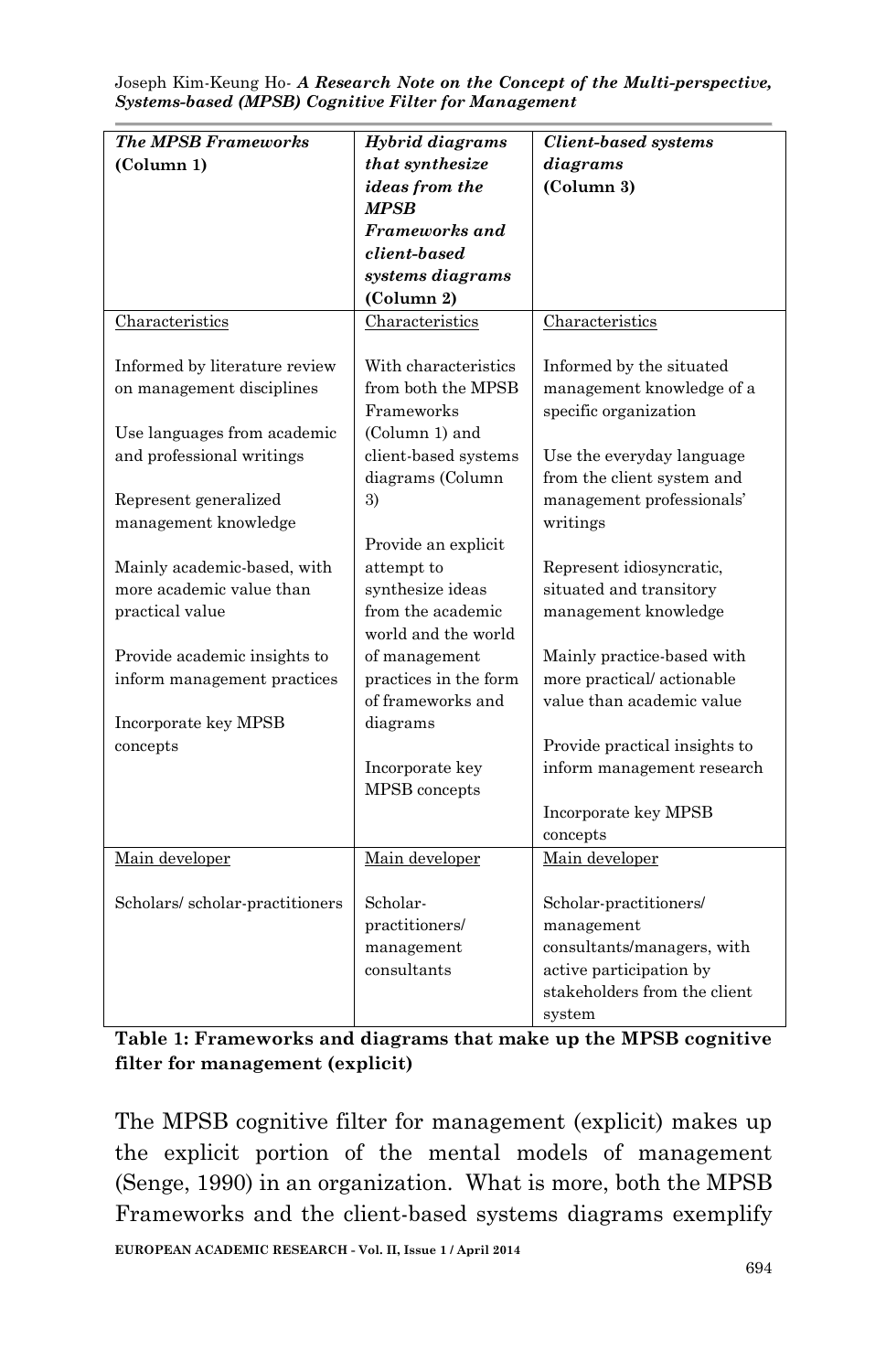explicit cognitive structures as defined by Leidenuniv.nl (2014). The MPSB cognitive filter for management captures management's knowledge, informed by an MPSB literature review, which guides management praxis and/or practiceoriented management research in the real world of management practices (Ho, 2014). Together, they constitute the *appreciative contex*t, as noted in Figure 1. Such management knowledge is intended to be, in the words of Lipshitz *et al.* (2007), "valid to the extent that it withstands critical evaluation" based on the MPSB Research as well as other Management Research Methods. Nevertheless, it is recognized that (i) notions in research methods such as validity (Thomas, 2006) and truth (Wikipedia, 2014c) do not have one definition and are debatable themselves, and (ii) certain statements, e.g. ethical and aesthetic ones, cannot be verified by research methods. Koolhass (1982), citing Keen (1973), describes two modes of cognitive style, namely, (i) systematic thinkers and (ii) intuitive thinkers, which, like the learning style (Wikipedia, 2014d), affect managers' preferred choice of diagrams (i.e. the MPSB Frameworks and other systems diagrams) to use and their preferred approaches, e.g. the sequence of steps and extent of collaboration with others, to use the diagrams. Similarly, the cognitive profile of managers (i.e. "the cognitive schemes of several individual" (Ericson, 2001).) in an organization also has effect as the modes of cognitive style of an individual manager do. In short, the modes of cognitive style and cognitive profile of managers can influence the *intellectual process* as identified in Figure 1. (Further research works need to be done to study this topic.) The MPSB cognitive filter for management can be individual-based or group-based among a team of managers in an organization, probably with a consultant well-versed in the MPSB Research providing consulting support to the managers. At an individual level, enhancing the MPSB cognitive filter implies increasing a manager's personal cognitive resource (Greenblatt, 2002).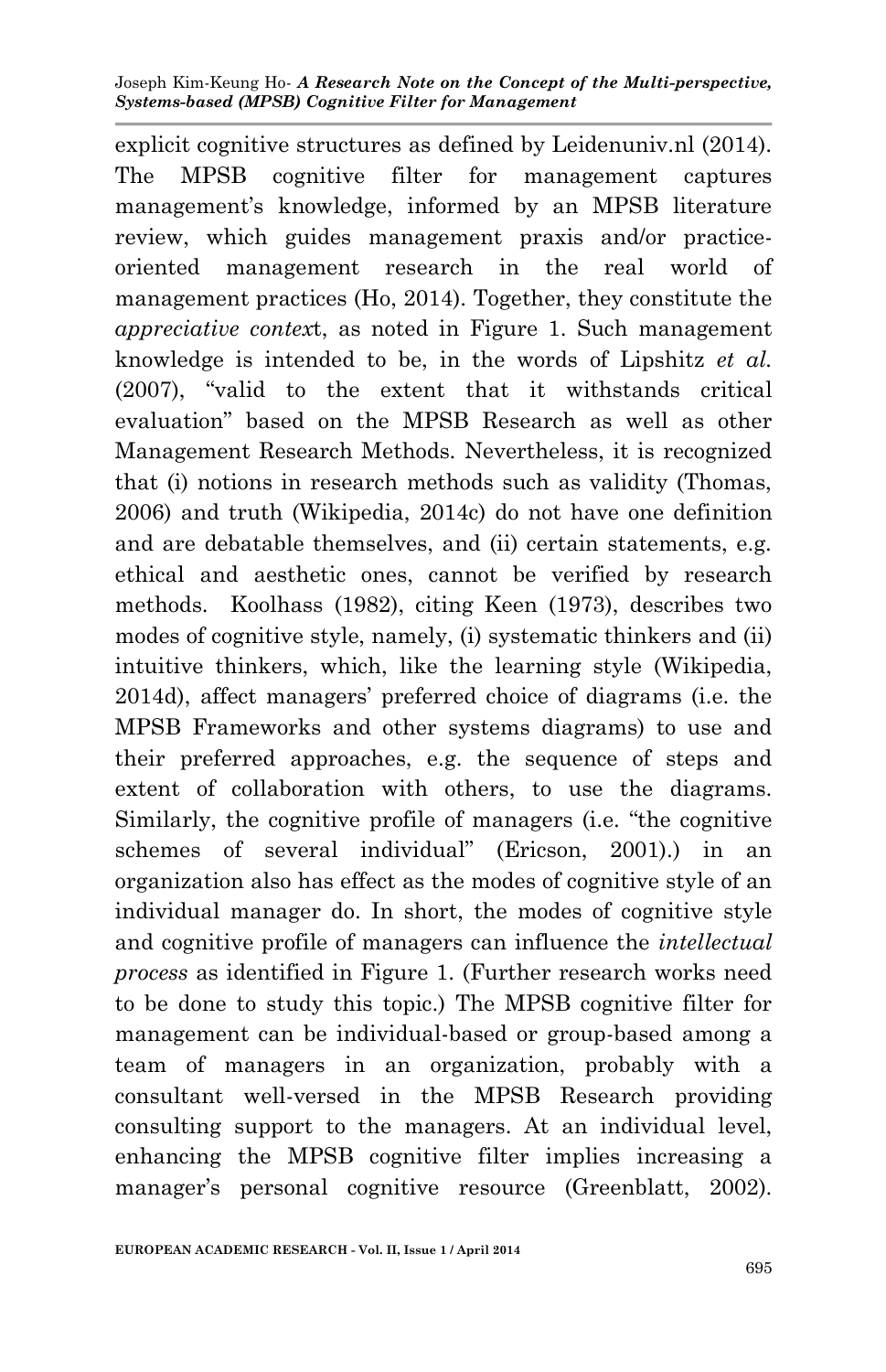Realistically, the MPSB cognitive filter is mainly used by intellectual thinkers<sup>6</sup> receptive to systems thinking (see Jackson, 2000) and inter-disciplinarity<sup>7</sup> in management education. In all, the MPSB cognitive filter embodies actionable management knowledge with both academic and practical values.

The *appreciative context* (re: Figure 1), which includes the real-world of management practices, exerts influences on the MPSB knowledge compilation and managerial intellectual learning process. More often than not, the appreciative context can be described as knowledge-intensive and informated<sup>8</sup>, with potent information systems support. Moreover, in an organization, different managers at different times can be obsessed with temporarily dissimilar MPSB cognitive filters. This is underscored by the sensemaking view of organization as: "constituted by systems of meanings and social processes of making sense, during which meanings are assigned to things and events…" and "shared meanings begin to coincide as the members of a group begin to favour one subjective interpretation over others in the course of regular social interaction" (Ericson, 2001) as well as the 'processes for organization meanings' model of Checkland and Holwell (1998).

From the perspective of Management Research, the vital role of conceptual frameworks, which, in the writer's view, include the MPSB Frameworks, in management research has been highlighted by Checkland and Holwell (2007: 8). These two writers identify a number of elements in a research,

-

<sup>6</sup> An *intellectual thinker* is "one who encapsulates all of the knowledge one has into the bigger picture, by seeking to understanding why one exists with indepth research into the meaning of life" (Zach, 2011); is interested in and is capable of deep intellectual thoughts.

<sup>7</sup> *Interdisciplinarity* is described as "the disciplines working together to contribute to a fuller picture" Maiteny and Ison (2000).

<sup>8</sup> For Zuboff (1988):"The informated workplace…. Is an arena through which information circulates, information to which intellective effort is applied…. The informated organization is a learning institution, and one of its principal purposes is the expansion of knowledge.."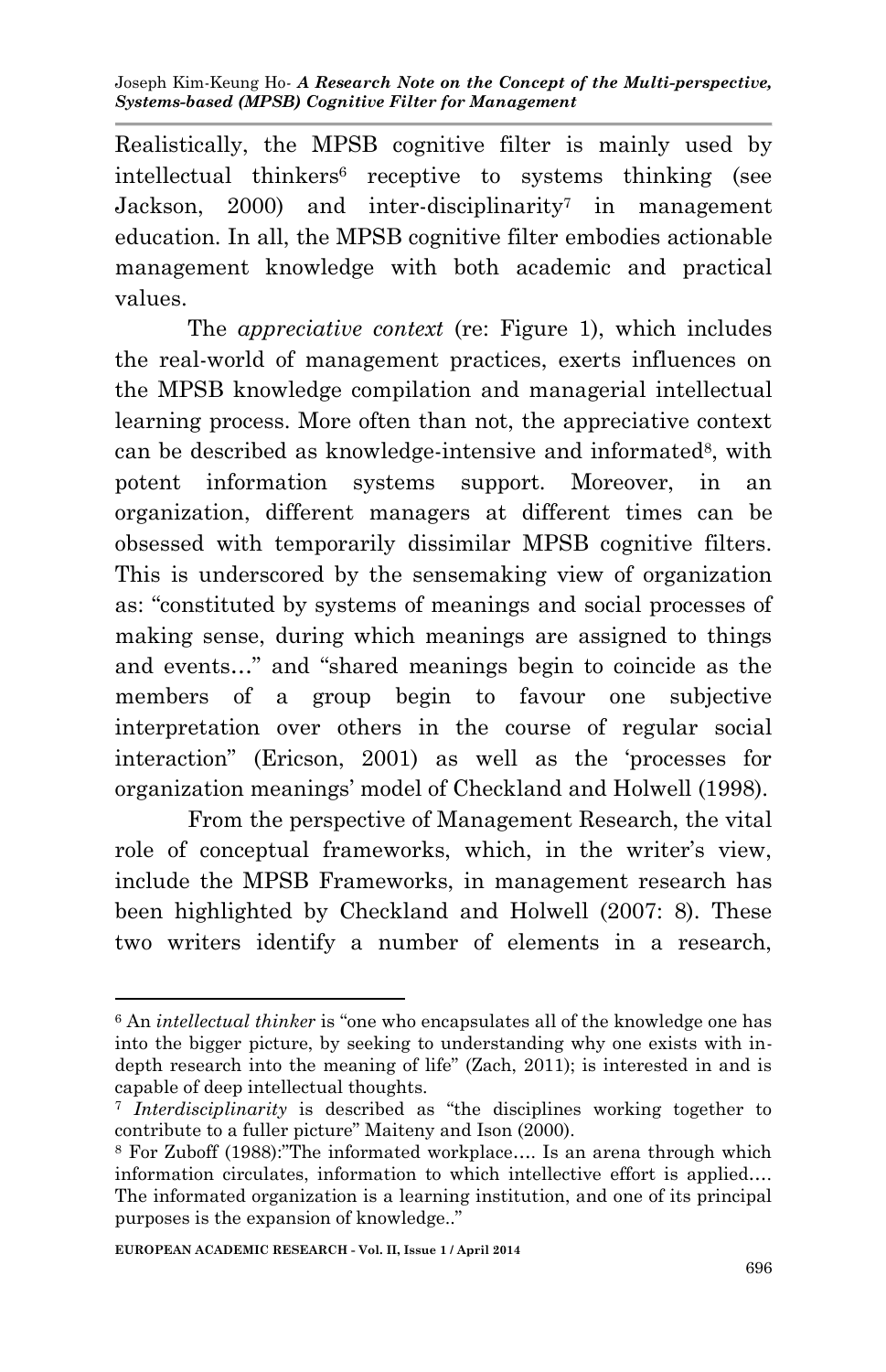namely: (i) framework of ideas, (ii) methodology, (iii) area of concern, and (iv) learning. In their view, a framework of ideas (e.g. an MPSP Framework in our case) is embodied in a methodology; and the application of a methodology in an area of concern can yield learning about the methodology and the framework of ideas. Besides, Ho (1995) discusses how the MPSB cognitive filter for management fits into the MPSB Research. Thus, the value of the MPSB Frameworks in management research is relatively clear in the academic literature.

## **On the employment of the MPSB cognitive filter based on organizational learning thinking**

One problem with the existing discussion of the MPSB cognitive filter for management in the MPSB Research has heretofore been its unsophistication and insensitivity to the fact that managers do not construct and make use of management knowledge cognitive filters in isolation; on the contrary, they inevitably develop management knowledge cognitive filters with other people in organizations. Furthermore, the process of developing management knowledge cognitive filters is affected by personal, methodological and the internal/ external environment influences facing the managers. [There are lots of references on methodologies (and accompanying techniques) informing how to construct systems diagrams, for example.] Regrettably, certain influences, e.g. organizational defensive routines<sup>9</sup> (Argyris, 1990), can hinder the construction of insightful cognitive filters, consequently impeding individual and organizational learning. Our discussion with Figure 1 and Table 1 above remains vague on these influences in this respect. Therefore, it is helpful to adopt an organizational

**.** 

<sup>9</sup> *Organizational defensive routines* "are actions or policies that prevent individuals or segments of the organization from experiencing embarrassment or threat.…. Organizational defensive routines are antilearning…" (Argyris, 1990, p. 25).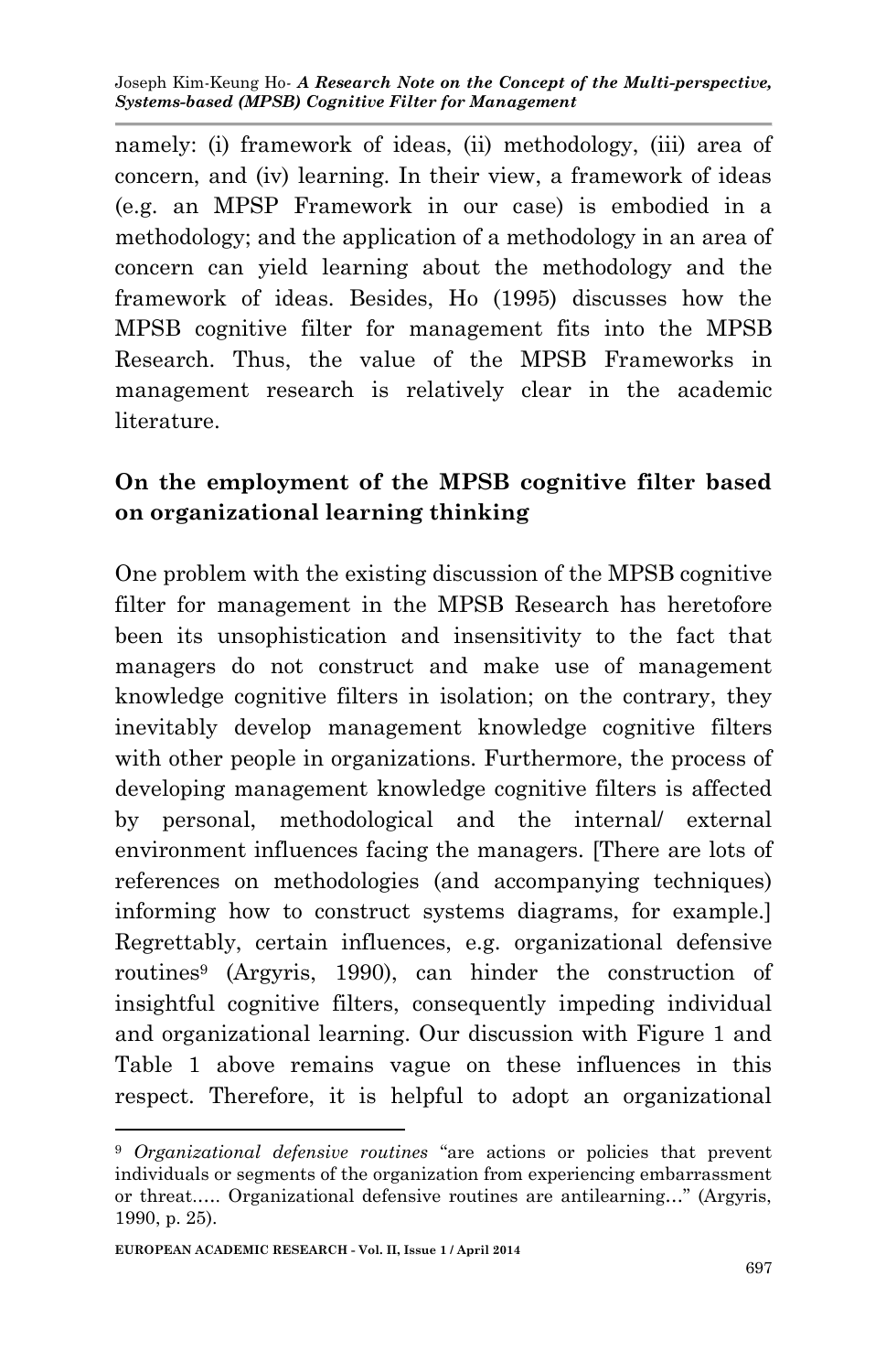learning perspective to examine the employment of the MPSB cognitive filters in general as well as in specific organizational settings.

As a subject in organizational theory, organizational learning studies theories about how "an organization learns and adapts" (Wikipedia, 2014e). To start with, Crossan *et al.* (1999)'s framework of organizational learning, i.e. the 4I framework, supports the view that "Understanding guides action, but action also informs understanding"; it identifies 4 related processes, namely, intuiting, interpreting, integrating, and institutionalizing, which occurs at 3 levels: individual, group, and organization. In particular, there are four key assumptions underlying the organizational learning framework of Crossan *et al.* (1999):

> *Assumption 1*: "Organizational learning involves a tension between assimilating new learning (exploration) and using what has been learned (exploitation)".

> *Assumption 2*: "Organizational learning is multi-level: individual, group, and organization".

> *Assumption 3*: "The three levels of organizational learning are linked by social and psychological processes: intuiting, interpreting, integrating and institutionalizing".

> *Assumption 4*: "Cognition affects action (and vice versa)".

In the words of the MPSB Research, the MPSB cognitive filter for management, made explicit from intuiting, supports the other three processes of interpreting, integrating, and institutionalizing, mainly at the individual and group levels. Also, the MPSB cognitive filters can be employed in exploratory as well as exploitation learning but their employment need to be sensitive to the tension between these two types of learning efforts (re: Assumption 1 of Crossan *et al.*, 1999). Thus, Crossan *et al*.'s 4I framework offers an organizational perspective to comprehend and employ the MPSB cognitive filters for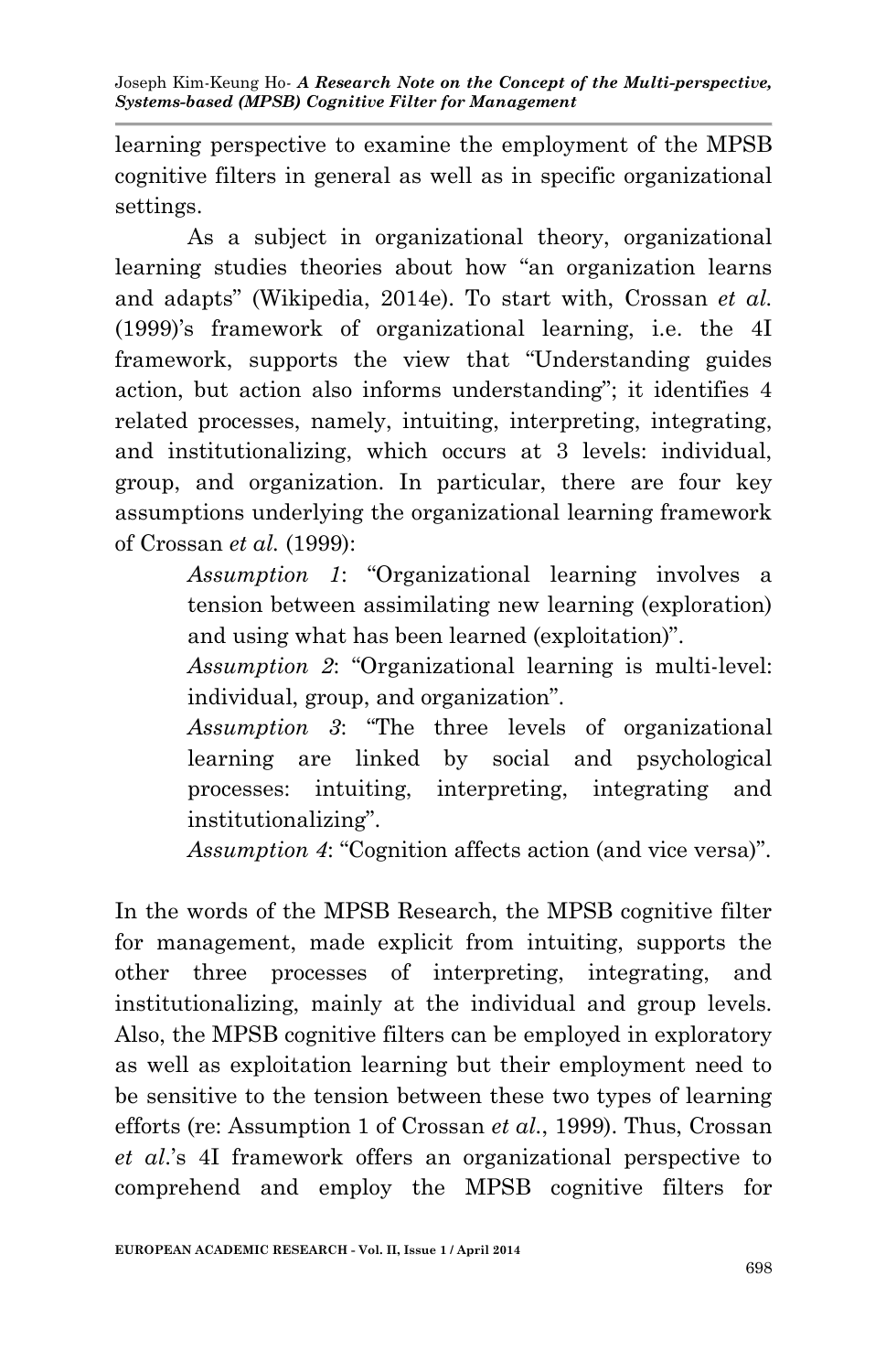management. Such an organizational perspective is unclear in Figure 1. Likewise, James (2003) offers a comprehensive learning organization design theory, called the L-form, which comprises the components of leadership, culture, strategies, systems, structure, and knowledge workers. (This does not suggest that James (2003)'s design theory is totally compatible with that of Crossan *et al.* (1999).) Finally, Panagiotidis and Edwards (2001), taking a Critical Systems perspective, encourage an organization's stakeholders to reflect on their actions and purposes in relation to the organization's purposes as well as other existing stakeholders so as to achieve deep organizational learning. Specifically, they argue that deep organizational learning can be done by "reflecting both on the sources of motivation and/or deception that are contained in their purpose, and also on the sources of collective motivation and/or deception that are contained in the business system's purpose" (Panagiotidis and Edwards, 2001). The point is, by drawing on theories from organizational learning, how the MPSB cognitive filters for management are able to and should contribute to effective organizational learning are further clarified. Additionally, the organizational learning perspective reminds us that the MPSB cognitive filters for management (including the MPSB Frameworks and client-based systems diagrams) should be subject to continuous revision in a neverending deep organizational learning process so as to strengthen the viability of an organization. This kind of learning mechanism is related to the *feedback* link in Figure 1. Nevertheless, by making use of the theories of organizational learning to enrich the concept of the MPSB cognitive filter for management, we at the same time inherit theoretical difficulty from the subject of organizational learning to the study of the MPSB cognitive filter. The main theoretical difficulty of organizational learning has been explained by Lipshitz *et al.* (2007) as follows: "Mystification plays a very important role in this reframing of the organizational learning as a spiritual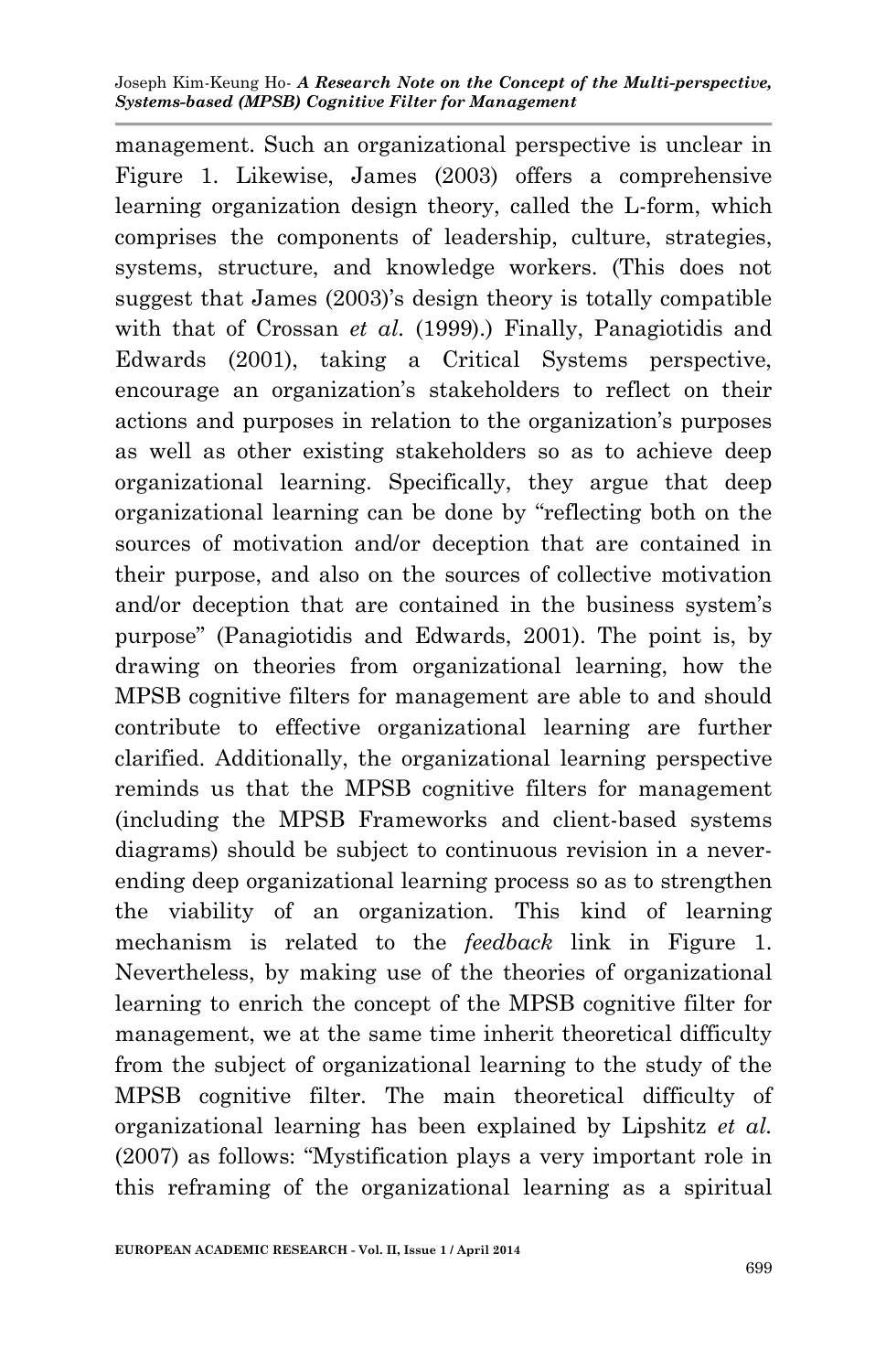quest. Like science, a spiritual quest is a search for knowing, but it differs from science because knowledge is revealed while remaining hidden… Mystification poses a threat to the longterm health of inquiry. It adds to the concept's allure while at the same time impeding theoretical integration and obscuring the links between theory and practice…". Besides, concepts in organizational learning have been charged by some skeptics as "rhetorical devices used by those in power to trap employees into a utopian vision so that they can be more effectively exploited" (Lipshitz *et al*., 2007, p. 11). In this regard, some of the conceptual issues of organizational learning have been reviewed from an MPSB perspective by Ho (1997) and addressed by Panagiotidis and Edwards (2001), both from a Critical Systems perspective – but these theoretical concerns of organizational learning remain.

### **Concluding remarks**

The original idea of the MPSB cognitive filter for management was based on a simple idea of making use of the key MPSB concepts to inform management practices (Ho, 1995). To this writer, to be an intellectually usable product to managers, the MPSB cognitive filter has to work with client-based systems diagrams. This paper also raises the need for more empirical research on how various personal and environmental factors affect the construction and employment of the MPSB cognitive filters. Beyond that, an examination of the subjects of cognitive science and organizational learning reveals the complex nature and employment considerations of the MPSB cognitive filter. Enriching the MPSB cognitive filter notion with the organizational learning lens improves the knowledge delivery and consumption phases' functioning of the MPSB knowledge supply chain as well as increases the actionable management knowledge value of the MPSB Research (Ho, 2014). At the same time, such an intellectual endeavor introduces theoretical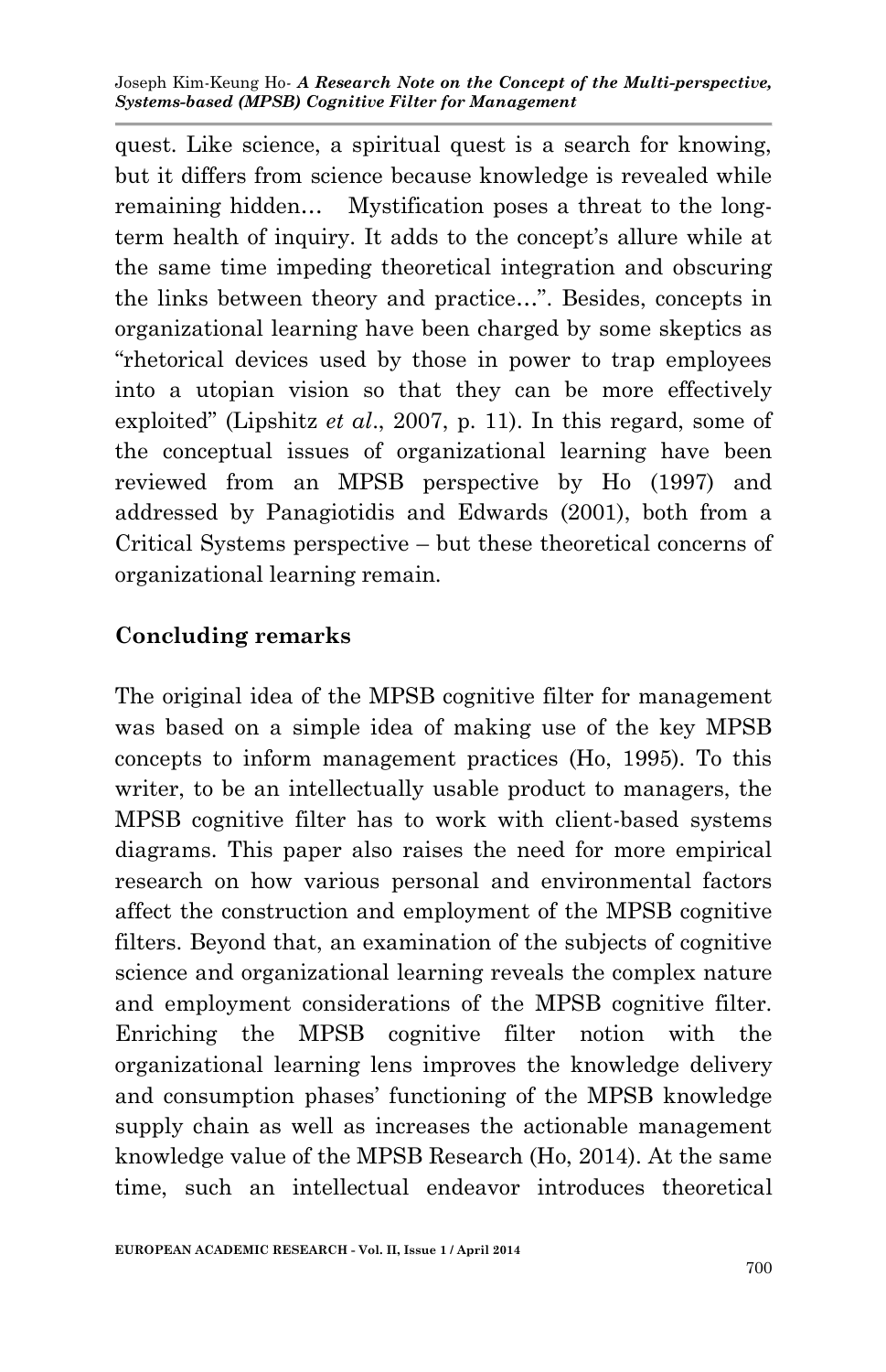difficulty that is inherited from the organizational learning lenses and raises the need for more empirical research on how the organizational learning theories can improve the employment of the MPSB cognitive filters. At the end of the day, these additional theoretical concerns should not be interpreted as a bad news. Quite the reverse, raising novel research questions ought to be considered as an academic contribution to the MPSB Research. Lastly, more research works need to be carried out on the MPSB cognitive filter for management (tacit), as it is much neglected in this paper.

### **BIBLIOGRAPHY:**

\_\_\_\_\_\_\_\_\_\_\_\_. 2009. "Diagraming" Database management research. (url address: http://www.sqltoolkit.co.uk/diagraming.htm) [visited at March 3, 2014].

\_\_\_\_\_\_\_\_\_\_\_\_. 2014. "Cognitive structure" Leidenuniv.nl. (url address:

https://openaccess.leidenuniv.nl/bitstream/handle/1887/1 2347/03\_011?sequence=9) [visited at March 3, 2014].

\_\_\_\_\_\_\_\_\_\_\_\_. 2014a. "Cognitive science" Wikipedia. (url address: http://en.wikipedia.org/wiki/Cognitive\_science) [visited at February 24, 2014].

\_\_\_\_\_\_\_\_\_\_\_\_. 2014b. "Descriptive knowledge" Wikipedia. (url address:

http://en.wikipedia.org/wiki/Descriptive\_knowledge) [visited at February 26, 2014].

\_\_\_\_\_\_\_\_\_\_\_\_. 2014c. "Truth" Wikipedia. (url address: http://en.wikipedia.org/wiki/Truth) [visited at February 28, 2014].

\_\_\_\_\_\_\_\_\_\_\_\_. 2014d. "Learning style" Wikipedia. (url address: http://en.wikipedia.org/wiki/Learning\_styles) [visited at March 2, 2014].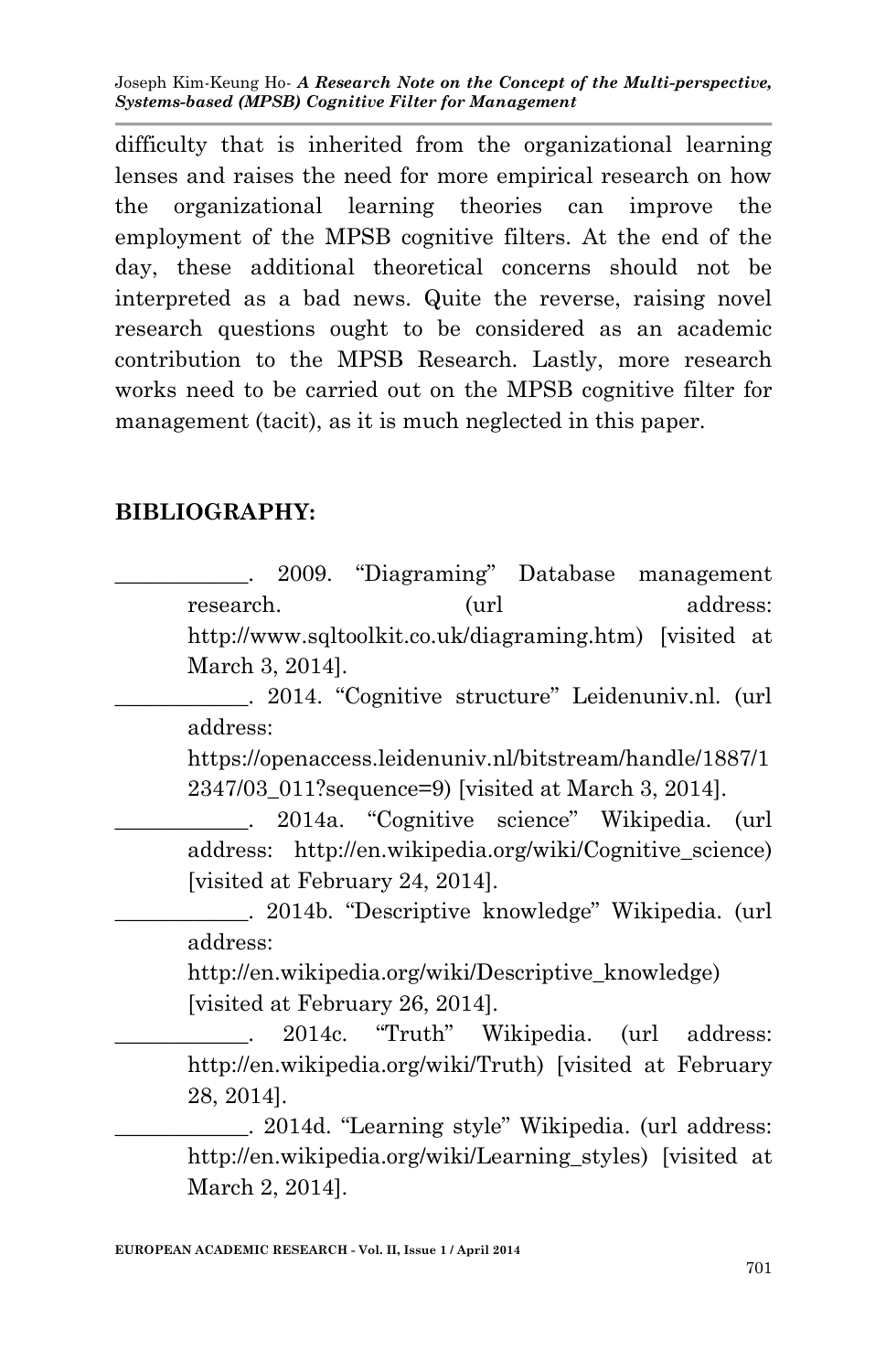\_\_\_\_\_\_\_\_\_\_\_\_. 2014e. "Organizational learning" Wikipedia. (url address: http://en.wikipedia.org/wiki/Organizational\_learning) [visited at March 1, 2014].

2014. "Systems Thinking and Practice: Diagramming" Open University. (url address: http://systems.open.ac.uk/materials/T552/) [visited at February 21, 2014].

- Argyris, C. 1990. *Overcoming Organizational Defenses: Facilitating Organizational Learning*. Boston: Allyn and Bacon.
- Bailey, K.D. 1994. *Methods of Social Research*. New York: The Free Press.
- Checkland, P. and S. Holwell. 2007. "Chapter 1: Action Research: Its Nature and Validity" Kock, N. (*editor*) *Information Systems Action Research: An Applied View of Emerging Concepts and Methods*. Springer: 3-17.
- Checkland, P. and S. Holwell. 1998. *Information, Systems and Information Systems: making sense of the field*. Chichester: Wiley.
- Crossan, M.M., H.W. Lane, and R.E. White. 1999. "An organizational learning framework: from intuition to institution" *Academy of Management Review* 24(3): 522- 537.
- Ericson, T. 2001. "Sensemaking in organizations towards a conceptual framework for understanding strategic change" *Scandinavian Journal of Management* 17. Pergamon: 109-131.

Garner, B.T. 2002. "Cognitive structures help students learn how to learn" *Leadership Update* 8(6). February. A publication for Alberta's school administrators (url address:

> https://www.teachers.ab.ca/SiteCollectionDocuments/AT A/Publications/School-Administrators/Leadership-

Update/COMM-118-66%20v8n6.pdf) [visited at February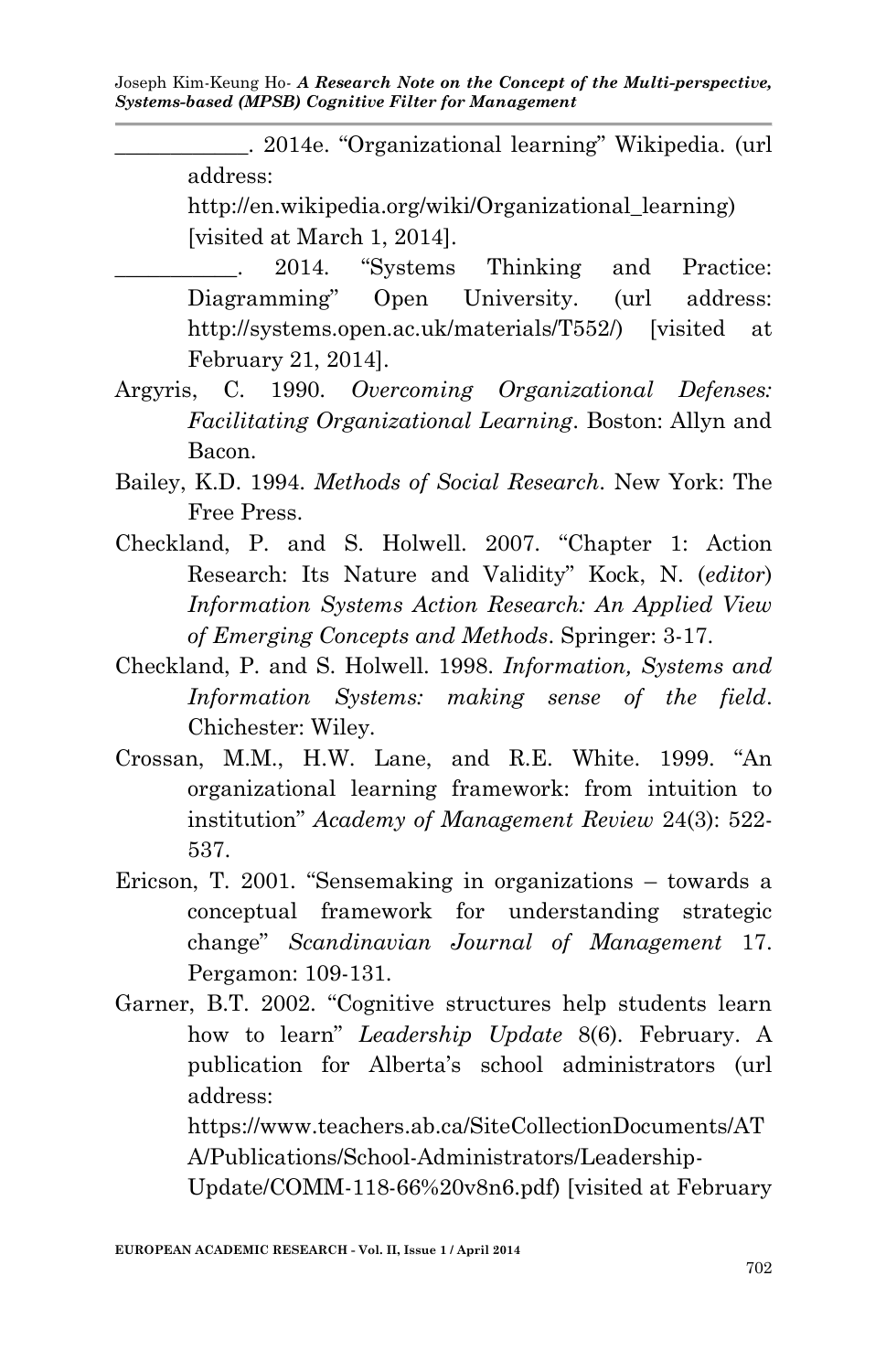21, 2014].

- Greenblatt, E. 2002. "Work/Life Balance: Wisdom or Whining" *Organizational Dynamics* 31(2). Elsevier Science Inc.: 177-193.
- Hadida, A.L. and T. Paris. 2014. "Managerial cognition and the value chain in the digital music industry" *Technological Forecasting & Social Change* 83, Elsevier: 84-97.
- Ho, J.K.K. 1995. "An Example on the Operation of the MPSB Filter" *Systems Research* Vol. 12, No. 4. Chichester: Wiley: 297-308.
- Ho, J.K.K. 1997. "Notes and Insights: MPSB Frameworks and Decision Support Systems Studies" *Systems Research and Behavioral Science* 14(4). Chichester: Wiley: 287- 293.
- Ho, J.K.K. 2013a. "An endeavor to render an impressionistic image of Enlightening Management Education in Multiperspective, Systems-based Research" *European Academic Research* 1(6), September: 1013-1034.
- Ho, J.K.K. 2013b. "A Research Note: An exploration on the intellectual learning process of systems thinking by managers in the digital social media ecosystem" *European Academic Research* Vol. 1(5), August: 636-649.
- Ho, J.K.K. 2014. "A review of the Multi-perspective, Systemsbased (MPSB) Research with an MPSB knowledge supply chain framework" *European Academic Research* 1(13), April. [to be published].
- Ho, J.K.K. and M.C. Jackson. 1987. "Building a "rich picture" and assessing a 'quality management' program at Thornton Printing company" *Cybernetics and Systems: An International Journal* 18: 381-405.
- James, C.R. 2003. "Designing Learning Organizations" *Organizational Dynamics* 32(1): 46-61.
- Jackson, M.C. 2000. *Systems Approaches to Management*. New York: Kluwer Academic/ Plenum Publisher.
- Keen, P. 1973. *The Implication of Cognitive Style for Individual*